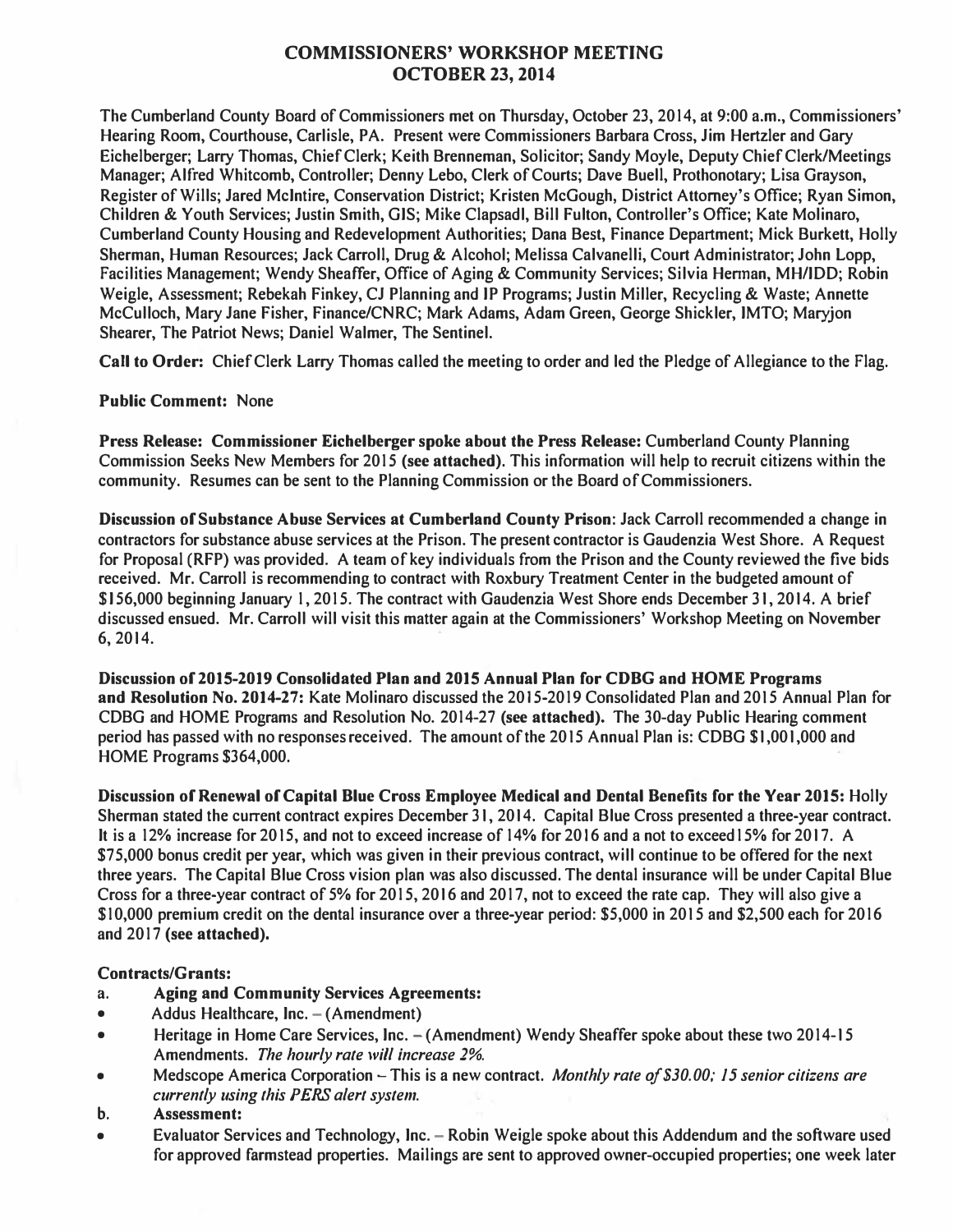letters are sent to eligible property owners. *The school districts reimburse the County JOO% of the cost of the mailing s.* 

- *c.* **Tax Assessment/GIS:**
- SDS, Inc. Justin Smith discussed this Contract. This is a two-month project for GIS, property mapping and tax assessment. *Conversion in house will enhance abilities for data capture, data sharing and security stability - \$25,925.from the 2015 budget.*
- *d.* **Bureau of Justice Services Forensic Lab:**
- Stericycle Specialty Waste Solutions Kristen McGough said this contract renewal is for the disposal of hazardous waste generated in the laboratory - *No change in rate*.
- e. **Children** *&* **Youth Services Agreements:-**
- Pennsylvania Department of Public Welfare (DPW) Ryan Simon discussed the Agreement. It is necessitated by the changes in the laws regarding the Jerry Sandusky problems - *No money is involved; it has been reviewed by Solicitor Brenneman.*
- **f. Claremont Nursing** *&* **Rehab Center Agreements:**
- Hershocks, Inc. -Lynette McCulloch discussed this contract; \$8,090 to replace the frame and the doors for the rehabilitation unit; *this cost is included within the CNRC project cost amount of \$2,008,000.*

## *g.* **Conservation District**

• Grant Application with Pennsylvania Association of Conservation Districts – Jared McIntire is requesting approval to accept a Grant in the amount of \$1,500 from the Pennsylvania Association of Conservation Districts; *it requires 110 matching fimds from 1he County.* 

## **h. District Attorney**

- EGrant Application with PennDOT Kristen McGough spoke about the Application the District Attorney's Office has applied for with PennDOT - *\$41,410. The Application has been approved and Ms. McGrough is seeking the Board's approval.*
- **i. Finance Department**
- MAXIMUS Consulting Services, Inc. Dana Best discussed the Agreement. *It is a one-year extension of the existing contract; no change in the rate.*
- j. **Human Resources**
- Campbell Durrant Beatty Palombo *&* Miller, P.C. -Mick Burkett discussed this contract. It is needed regarding the Early Separation Program  $-1$  will need to be reviewed by a subcontract legal firm. *The hourly amount is \$225 per hour with the eslimated cost of\$J,OOO.*
- k. **MH/1D D Agreements** -FY 2014-2015 Early Intervention
- Leanne Broadbent, MS, CCC-SLP Silvia Herman discussed this 2014-15 addendum for one of the contracted speech therapists. - *An increase is requested.from \$4,288 to \$16,000 based on the projections for*  services that Ms. Broadbent provides; funds are from Base funds and Medical Assistance funds.
- I. **Recycling** & **Waste:**
- Grant Application with Pennsylvania Department of Environmental Protection regarding the Household Hazard Waste event that was held on August 23, 2014. *Materials collected: oil based-33,302 pounds; corrosives and caustics- 9,193 pounds and pesticides and poisons were 6,885 pounds.*
- Application for Reimbursement 50% monetary request to the State of the total amount: \$50,849.34. The Department of Agriculture will pay \$9,639.00. The remaining amount is:  $$41,210.34 - The$  reimbursement amount is \$20,605.17 from the State; A \$25,000 private sponsorship donation was received this year. *This*  event was completed entirely with grant and sponsorship funds.

**Discussion of Recommendation to Engage Monica Gould as Library System/County Commissioner Facilitator**  - Chief Clerk Thomas stated that Monica Gould was recommended by a five-person committee **(see attached).** The Library System Board has approved her employment. The \$7,500 cost for her services will be split between the County and the Library System.

**Discussion to Renew the Agreement Re: Offender Remote Continuous Alcohol Monitoring Equipment and Services with** Bl **Incorporated:** Rebekah Finkey discussed this Agreement. This company also completes GIS monitoring for the house arrest program. It reduces the cost to the offender. There is the option to extend the contract for one year at the same amount (see attached).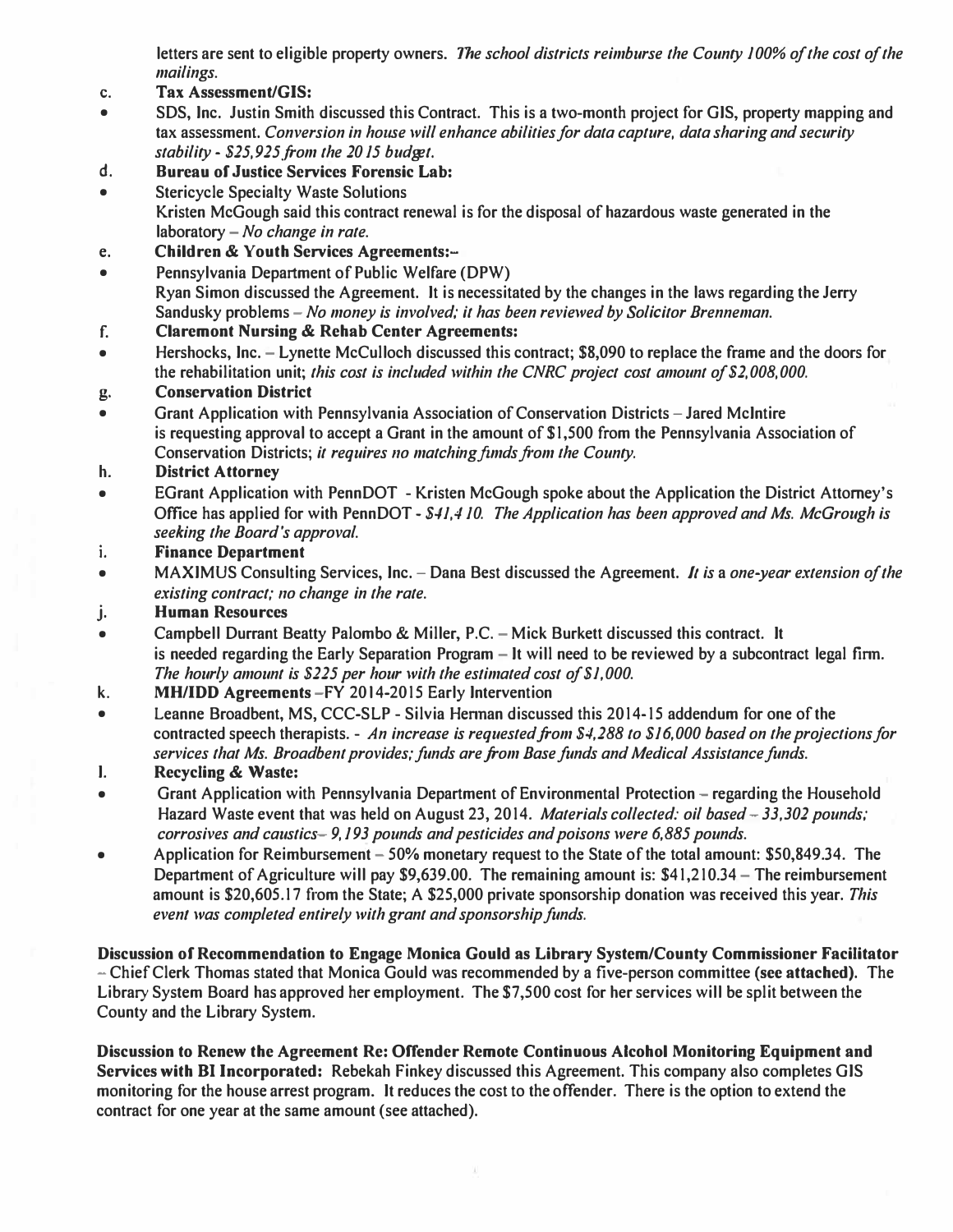## **Discussion of Capital Project Request:**

**a. Digital Crime Scene/SAN Project** - Mark Adams discussed this request. The Digital Crime Scene/SAN Project will create better storage for digital crime scene photos, videos, diagrams and other digital evidence. *The cost*  is \$446,937. There is Grant funding in the amount of \$250,000 and \$130,000 from the Records Improvement *Committee fund. The budgeted General Fund expense is \$66,937.* 

**b. Discussion of a Project Modification Request for Grant #24081 and the SAN (Cloud) Project from PCCD:** Rebekah Finkey spoke about this Grant. The Project Modification Report will reflect the \$250,000 Grant project **(see attached).** There was a brief discussion regarding recommendations from the Records Improvement Committee regarding the Capital Project Request. The Board of Commissioners can alter the vote of the Committee. Solicitor Brenneman stated this is a State law. For the record, Commissioner Cross said there are sufficient funds within the Records Improvement Fund to fund this project. The Board of Commissioners can expend money without the majority vote of the Records Improvement Committee.

**Discussion of Staff Recommendation Re: CA T's 2015 Funding Request:** Mike Clapsadl discussed the Capital Area Transit (CAT) Staff Budget Recommendation **(see attached).** Mr. Clapsadl recommended the amount of \$277,702 for 2015 which is a \$53,000 reduction from the amount the County paid CAT last year. Mr. Clapsadl also spoke about the staff's recommended revised five-year capital improvement plan pursuant to the requirements of the 2014 funding agreement. Mr. Clapsadl recommended notifying CAT that the 2016 local funding request will not be honored unless significant, meaningful progress occurs on cost containment and regionalization. A brief discussion ensued.

 $-1$ 

#### **Discussion of Bid Opening and Bid Award for Removal of Existing Sound System and Purchase and Installation of a New Audiovisual System for Courtroom #3:**

- Authorize Request for Motion to Select Contractor as Lowest Responsible Bidder for Either Courtroom #3 or Courtrooms #2 and Courtroom #3.
- Authorize Request for Motion to Issue Notice of Award and Authorize Execution of the Contract Subject to the Solicitors' Approval

## **Melissa Calvanelli discussed the options and recommendations.**

Solicitor Brenneman stated the bid opening took place on October 17, 2014. There were two responsive bidders regarding this project (see attached).

## **Berkshire Systems Group Inc., Reading PA**

- $$144,228 -$  Courtroom #2
- $$280,088 -$  Courtroom #2 and #3

# **Sage Technology Solutions, Mount Joy, PA**

- $$128,743 -$ Courtroom #2
- \$253,974 Courtroom  $#2$  and  $#3$

## **Melissa Calvanelli's recommendation is to award added alternates to the base bid as follows:**

• Extended Warranty, The Remote Power Control and ISO Transformer

There was a brief discussion. Chief Clerk Thomas requested Ms. Calvanelli to research these options and obtain more information from the consultant and the JMTO staff before the Board of Commissioners' Meeting on October 27, 2014.

**Discussion of Bid Opening for Towing and Light Maintenance and Repair Services for Heavy Duty Recycling Equipment and Vehicles:** Solicitor Brenneman stated there was a bid opening held on October 20, 2014 for two projects. There was one bid received from John's Mobile Repair. The towing portion was \$10,675. The maintenance portion was \$4,800. However, the bid was non-responsive, and it did not include the required bid security, so that bid cannot be considered. Therefore, this project cannot be awarded.

#### **Discussion of Bid Opening for Heavy Maintenance and Repair Services for Industrial Composting Equipment:**

There was no bid received for this project.

Justin Miller will request that both projects be re-bid. A brief discussion ensued.

**Discussion for a Ghost Hunters Episode to be filmed at the Old Prison:** Solicitor Brenneman and John Lopp discussed this request. Solicitor Brenneman has two agreements regarding this matter. John Lopp stated the Cumberland Valley Visitors Bureau contacted the County regarding The Ghost Hunters' request to film at the Old Courthouse and the Old Prison. Security and liability were discussed. Mr. Lopp's recommendation is that before the matter moves forward, the Board of Commissioners should discuss it to see if they would like to pursue this option.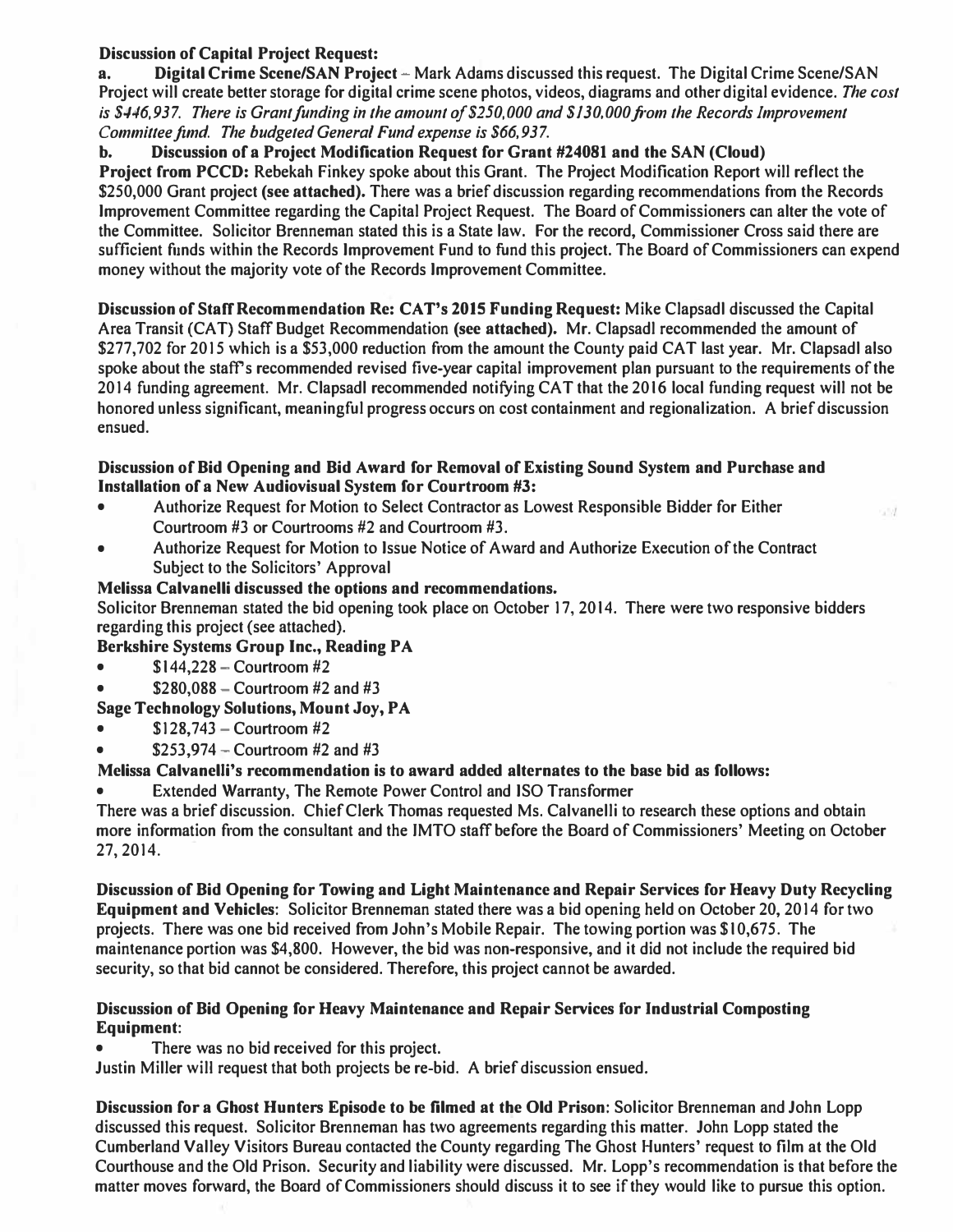A brief discussion ensued. More infonnation will be forthcoming before the Board of Commissioners' Meeting on Monday, October 27, 2014.

*Discussion of Salary Ordinance for Elected Officials:* Chief Clerk Thomas and Solicitor Brenneman discussed this matter. The procedure of the County Code states that the Board has until the end of this year to fix the salaries for all Elected Officials' positions in Cumberland County. It will require a special meeting to be held with at least ten days' published notice. At this meeting there will be several choices:

- Implement and adopt an Ordinance at that meeting establishing the salaries.
- By vote, fix those salaries and follow up later with an Ordinance.

Solicitor Brenneman's recommendations for addressing increases in salaries:

- a fixed percentage across the board that must apply to all, or
- a linkage to the Consumer Price Index (CPI) based on a particular base.

Other options were discussed:

- MAXIMUS Consulting Services
- Comparisons of Cumberland County and Benchmark Counties' Elected Officials' salaries CPQ Pay for Performance
- 

The special public evening meeting is tentatively scheduled for November 18, 2014 at 6:30 p.m. in the Jury Assembly Room.

## *Commissioners Liaison Reports:*

*Commissioner Cross:* 

- A Children & Youth Roundtable will be held on Nov 3, 2014.
- Wendy Zimmerman has been recommended as an appointment for the Cumberland County Commission for Women for a three-year term to expire December 31, 2017.
- A Conservation District newsletter has been published. Carl Goshorn attended the Planning Outreach meeting in North Newton Township to promote the Dirt and Gravel Road Program.
- Mapping questions can be addressed by Stephanie Williams in the Planning Department. The small 15-foot cell towers were discussed because there was a residential concern about them.
- The Drug and Alcohol Commission has recommended the reappointment of Ted Foor to the Cumberland-Perry Drug and Alcohol Commission Community Advisory Board for a three-year term to expire October 31, 2017.

# *Commissioner Hertzler:*

- The County's Affordable Housing Trust Fund Board met on Tuesday, October 14, 2014. The Board adopted a proposed \$240,000 budget for 2015.
- The Aging Advisory Board met on Friday, October 17, 2014 at Doubling Gap in conjunction with the annual chicken barbeque. Terry Barley spoke about the details of two recent State grants awarded to the Shaner Center in East Pennsboro Township. He also reported they are moving forward with collaboration agreement with Holy Spirit Hospital on the Care Manage Program which helps to reduce hospital readmissions.
- On October 17, 2014 he presented, on behalf of the Board of Commissioners, a Certificate of Special Recognition to the surviving members of the 1959 East Pennsboro football team - in honor of their 55**th**  Anniversary. The last team in Pennsylvania history to go undefeated, untied, unscored upon for the entire season.
- The Capital Region Council of Governments met Monday, October 20, 2014. The Council ratified the 2014- 15 Salt Bid. They also discussed addressing the latest MS-4 Chesapeake Bay pollution reduction requirements. This should be a subject for a Municipal Advisory Board meeting. Also addressed was the creation of a proposed Resolution in response to the Chesapeake Bay Foundation request for a Clean Water Resolution.

## *Commissioner Eichelberger:*

- A CAEDC Board meeting was held on October 17, 2014. Economic data was provided from Dave Swartz of the County Extension Office. A CAEDC focus group will provide an analysis from these findings.
- Notification that the Cumberland Valley Rail Trail is to receive two State Grants.
- The Library System Board met on October 20, 2014. He will receive a comprehensive update from Jonelle Darr. The recommended facilitator is Monica Gould. The Library System is conducting an online survey October 31, 2014 – regarding the use of internet services Cumberlandcountylibrary.org. There was a brief discussion regarding the Fredricksen Library event on October 15, 2014 regarding the roles of libraries in improving education.